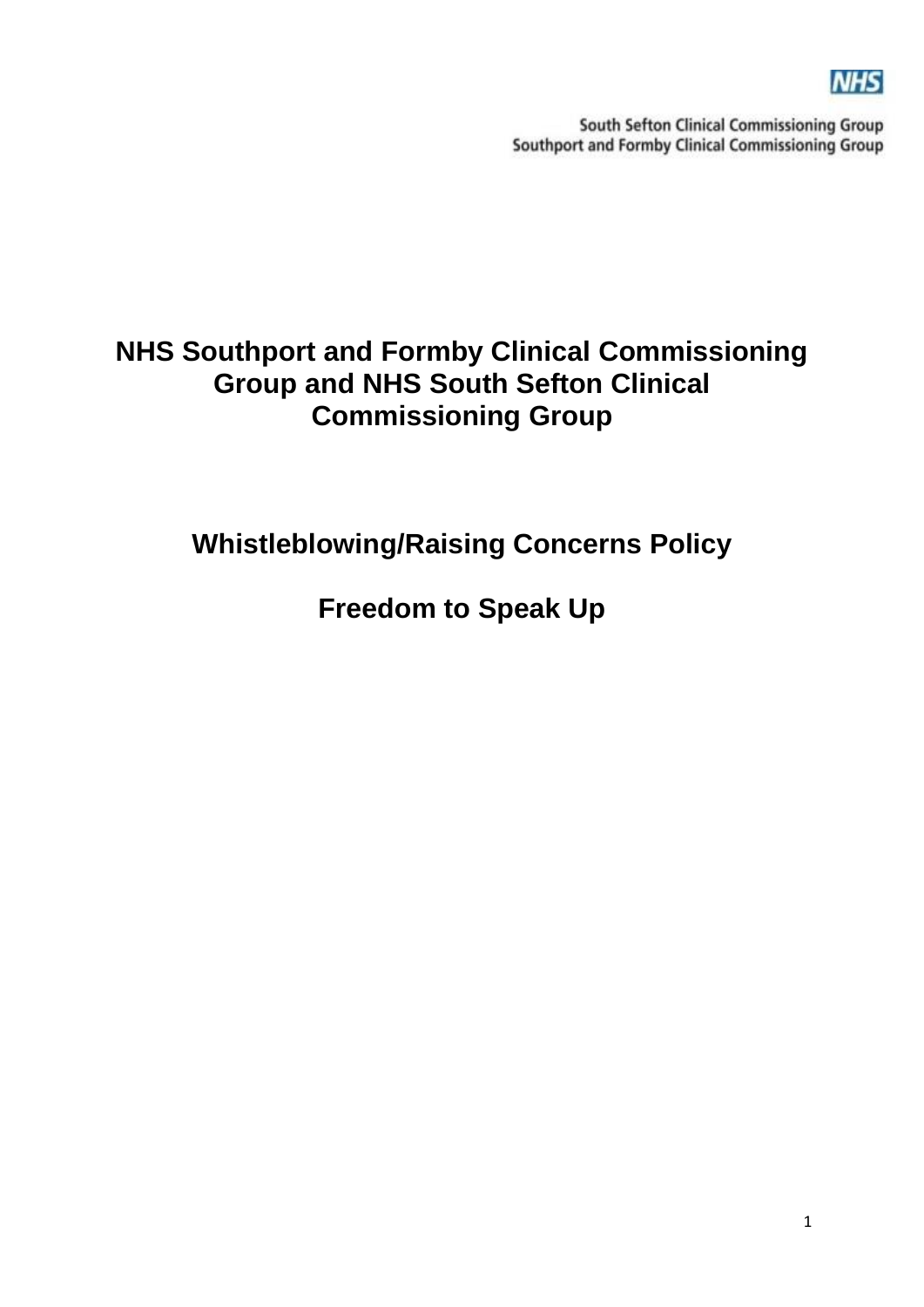| Version:                      | V <sub>4</sub>                                                                                                                                                                                                                                                                                                                                |
|-------------------------------|-----------------------------------------------------------------------------------------------------------------------------------------------------------------------------------------------------------------------------------------------------------------------------------------------------------------------------------------------|
| Approved by:                  | <b>Audit Committees in Common</b><br>30 <sup>th</sup> March 2021                                                                                                                                                                                                                                                                              |
| Update contributions made by: | Lay Member for Governance SSCCG<br>Lay Member for Governance S&FCCG<br>Lay Members for PPI and Wellbeing<br><b>Guardian S&amp;F CCG</b><br>Lay Member for PPI and Wellbeing<br><b>Guardian SS CCG</b><br>Freedom to Speak Up Guardians S&F<br>CCG and SS CCG<br>Interim Programme Lead Corporate<br><b>Services</b><br>Anti-Fraud Lead - MIAA |
| Name of originator/author:    | Debbie Fairclough Interim Programme<br>Lead – Corporate Services                                                                                                                                                                                                                                                                              |
| Name of Executive Lead:       | Fiona Taylor, Chief Officer                                                                                                                                                                                                                                                                                                                   |
| Date issued:                  | March 2021                                                                                                                                                                                                                                                                                                                                    |
| Review date:                  | March 2022                                                                                                                                                                                                                                                                                                                                    |
| Target audience:              | Organisation wide                                                                                                                                                                                                                                                                                                                             |

Any changes made to this policy should be outlined in the below Review and Amendment Log. In the event of any changes to relevant legislation or statutory procedures this policy will be automatically updated to ensure compliancy without consultation. Such changes will be communicated.

| Version No | Type of Change | Date(s)           | Description of change                                                                                                                                       |
|------------|----------------|-------------------|-------------------------------------------------------------------------------------------------------------------------------------------------------------|
| V1         |                | Feb 2019          | Specific CCG details included                                                                                                                               |
| V2         |                | <b>April 2019</b> | Updated to reflect comments from SSCCG<br><b>Audit Committee</b>                                                                                            |
| V3         |                | January<br>2020   | Updated to reflect views of MIAA Counter<br>Fraud lead                                                                                                      |
| V4         |                | March<br>2021     | Updated in accordance with previously agreed<br>review date and in accordance with the Audit<br>Committee's responsibility to review the policy<br>annually |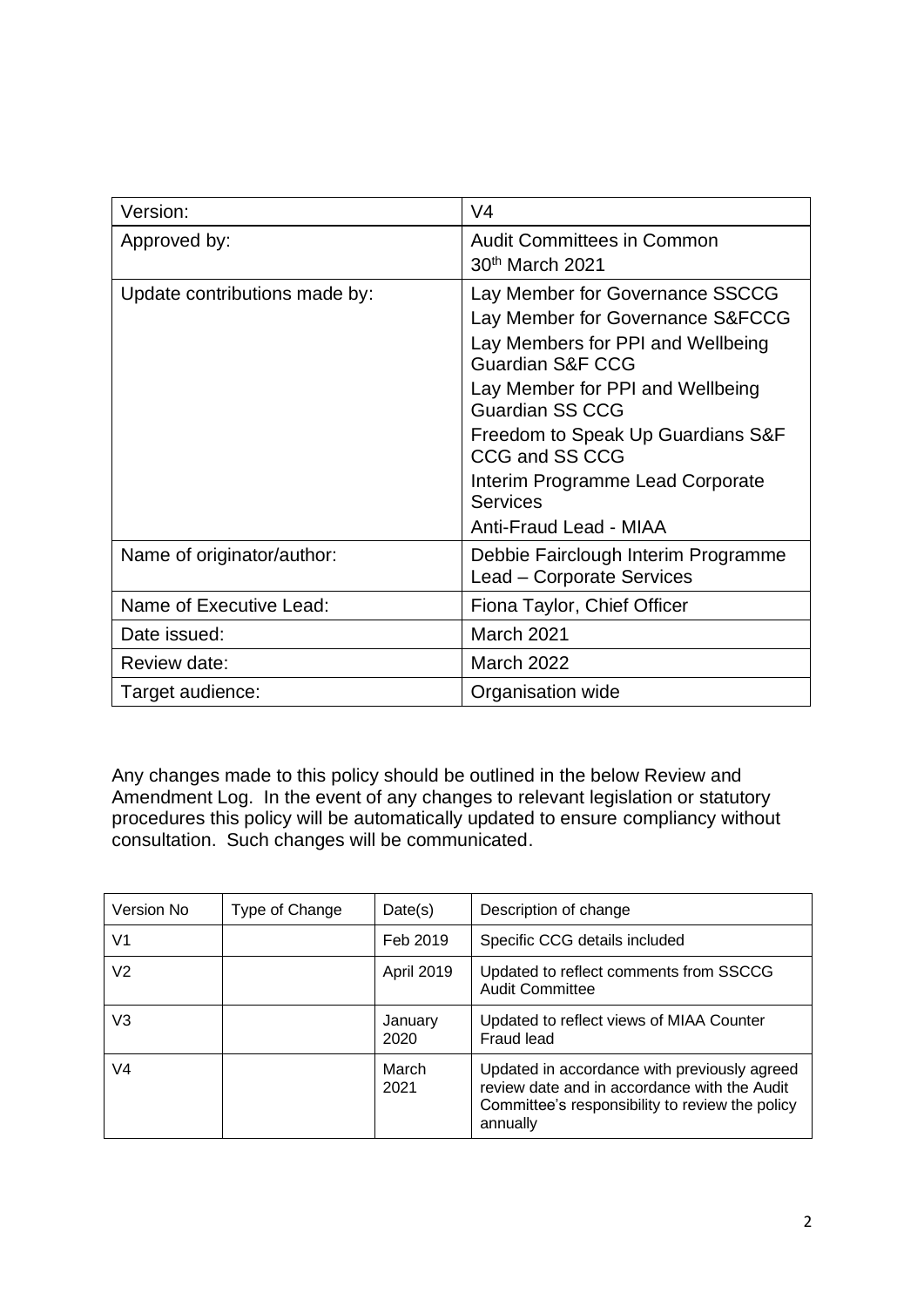# **CONTENTS**

- 1. Introduction
- 2. Scope
- 3. Policy Statement
- 4. Responsibilities
	- 4.1 CCGs
	- 4.2 Managers
	- 4.3 Employees
	- 4.4 HR
- 5. Speak up we will listen
- 6. Policy
	- 6.1 What concerns can I raise
	- 6.2 Feel safe to raise your concern
	- 6.3 Confidentiality
	- 6.4 Who can raise concerns
	- 6.5 Who should I raise my concern with
- 7 Process
	- 7.1 How should I raise my concern
	- 7.2 What will we do
	- 7.3 Investigation
	- 7.4 Communicating with you
	- 7.5 How will we learn from your concern
	- 7.6 Governing Body Oversight
	- 7.7 Role of the Audit Committee
	- 7.8 Role of the Chief Officer (Executive Lead for the policy)
	- 7.9 Safeguarding Concerns
	- 7.10 Raising your concern with an outside body
	- 7.11 Making a 'protected disclosure'
- 8 Advice and support
- 9 National Guardian Freedom to Speak up
- 10 Associated documentation and references
- 11 Associated Policies and Guidance Documents
- 12 Policy Governance
	- 12.1 Equality and Diversity
	- 12.2 Management and Review of Policy
- Appendix 1: Process for raising and escalating a concern
- Appendix 2: The Role of the Speak Up Guardian
- Appendix 3: A vision for raising concerns in the NHS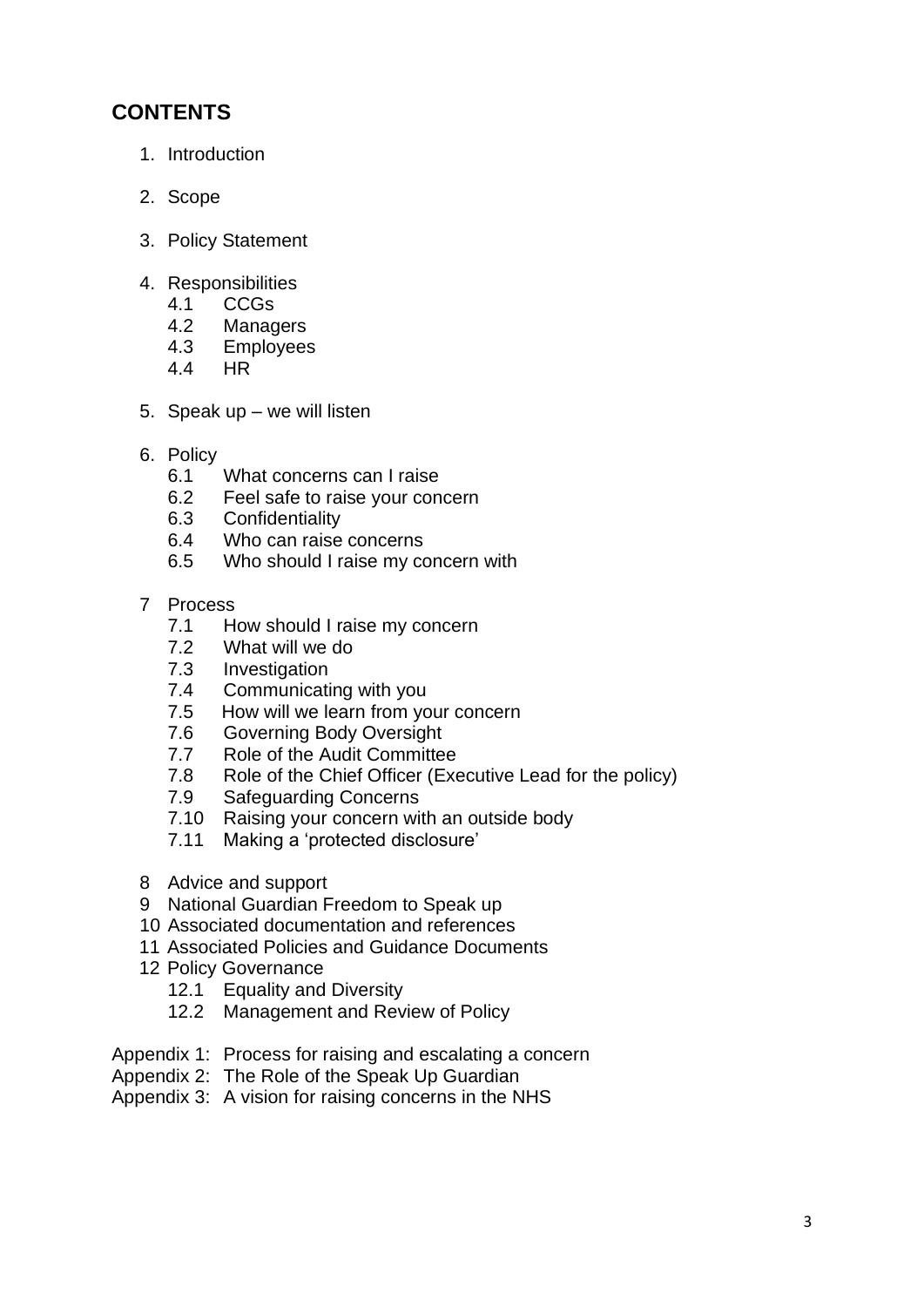#### **1. Introduction**

NHS South Sefton CCG and NHS Southport and Formby CCG are committed to ensuring the highest possible standards of service and the highest possible ethical standards in delivering this service. It is the responsibility of all staff to ensure that if they become aware that the actions of other employees or officers or anyone working for, with, or connected to it, might compromise this objective, they will be expected to raise the matter.

The CCGs encourage all individuals to raise any concerns that they may have about the conduct of others in the organisation, independent contractors, or organisations with which the CCGs have a relationship/contract.

The recommendations of "Freedom to Speak Up", the independent review commissioned by the Secretary of State and chaired by Sir Robert Francis QC into whistleblowing in the NHS were published in 2015. The purpose of the review was to provide independent advice and recommendations on creating a more open and honest reporting culture in the NHS.

The review recommended a 'standard integrated policy', aimed at improving the experience of whistleblowing/raising concerns in the NHS.

The CCGs' local processes have been integrated into this single policy resulting in the "Whistleblowing Policy/Raising Concerns – Freedom to Speak Up" policy,

The Public Interest Disclosure Act (PIDA) 1998 ensures protection for employees who have concerns about the organisation they work for. This policy is created to encourage a climate of openness and dialogue, recognising that actively encouraging staff to raise concerns about health care, probity and quality matters responsibly and without delay, ensures that the interests of patients are always put first.

#### **2. Scope**

In accordance with PIDA, this policy applies to 'workers' of the CCGs, including substantive and temporary staff, bank staff, agency staff, contracted staff and trainees. The policy applies to volunteers and students, although they are not covered by PIDA protection.

This policy will be applied equally to all staff covered by the policy and in accordance with the CCGs' Equality and Diversity Policy.

Staff private employment matters such as personal employment contract disputes and grievances are outside the scope of this policy and PIDA.

#### **3. Policy Statement**

The CCGs have a responsibility as an employer to ensure that staff are aware of their right to raise concerns about potential poor practices or wrong-doing within their organisation this is often referred to as "whistleblowing".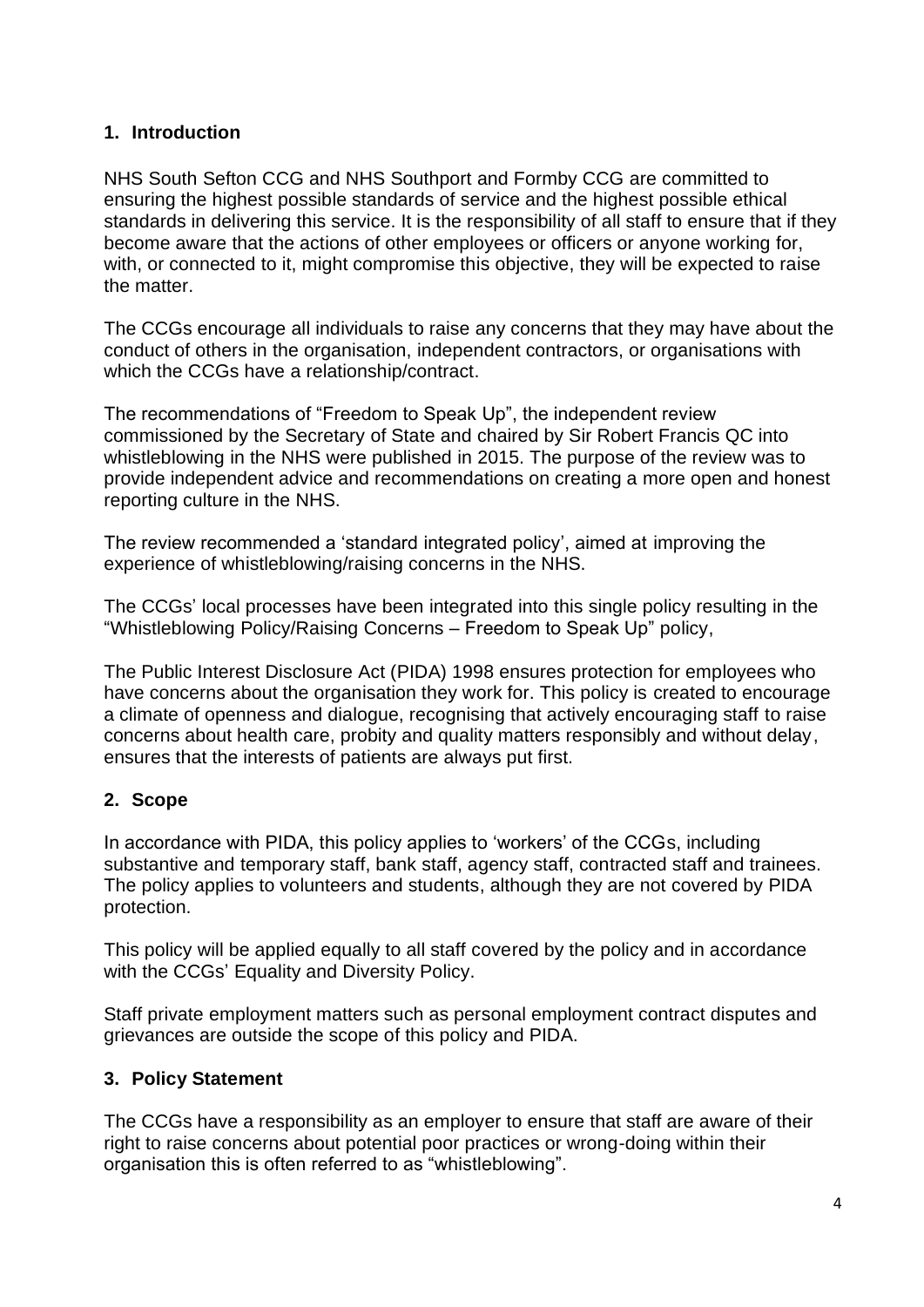# **4. Responsibilities**

# **4.1 Responsibilities of the CCGs**

- To monitor this procedure and the concerns/issues that are raised as a result.
- To provide a point of contact for staff who wish to raise concerns under the provision of this policy and who feel it is inappropriate to raise the matter through their Line Manager.

# **4.2 Responsibilities of Managers**

- Consider staff concerns carefully and (where necessary) to undertake an investigation. Any investigation in respect of a whistleblowing/raising concerns matter must only be undertaken once the concern has been reported to any of the key leads specified in this policy and then an investigation can be arranged in accordance with section 7.3 of this policy. Consideration must also be given whether any external investigation is required in parallel or in advance (i.e. by the Police or Health and Safety Executive (HSE)). Internal investigations must be conducted by experienced and appropriate personnel, depending on the nature of the issue.
- Understand the difficult position that the individual staff member may be in.
- Seek appropriate advice from Freedom to Speak Up Guardian
- Take prompt action to resolve the concern or refer it on to Freedom to Speak Up Guardian
- Keep the member of staff informed about the ongoing processes and/or proposed solution.
- Regularly review situations that have been reported to them.
- Ensure individuals who genuinely report concerns are not penalised or discriminated against in any way.

# **4.3 Responsibilities of Employees**

- Ensuring that the best standards of care are achieved.
- Report their concerns to a member of CCGs' staff as outlined in this procedure
- Raising concerns in the public interest with a genuine belief that poor standards of practice have occurred or that one of the following has taken place:
	- that a criminal offence has been committed, is being committed or is likely to be committed,
	- that a person has failed, is failing or is likely to fail to comply with any legal obligation to which he is subject
	- that a miscarriage of justice has occurred, is occurring or is likely to occur,
	- that the health or safety of any individual has been, is being or is likely to be endangered,
	- that the environment has been, is being or is likely to be damaged, or
	- that information tending to show any matter falling within any one of the preceding paragraphs has been, is being or is likely to be deliberately concealed.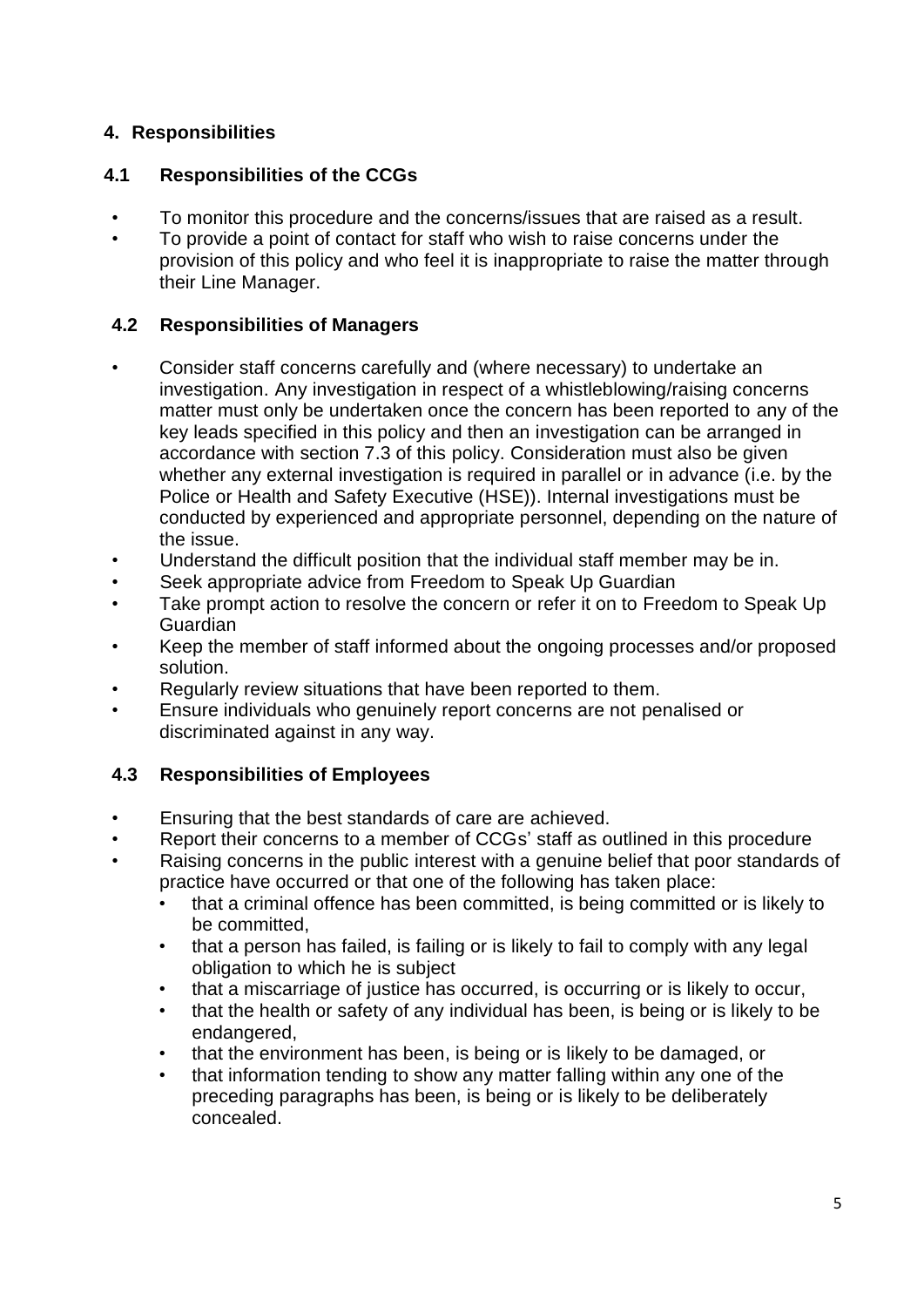# **4.4 Responsibilities of Human Resources**

- To advise the employee of the options open to them and the relevant Policy to follow.
- To advise the Freedom to Speak Up Guardians in respect of the relevant HR policies that need to be followed as and when required
- To support any employee who wishes to raise a concern and bring it to the attention of the CCGs.
- To monitor the implementation of the policy and to ensure that procedures are managed fairly and consistently across the CCGs. The Freedom to Speak Up Guardians will provide guidance and support to line managers on the operation of this policy at all stages.

# **5. Speak up – we will listen**

Speaking up is about anything that gets in the way of providing good care. When things go wrong organisations need to make sure that lessons are learnt and things are improved. Workers must feel able to speak up so that potential harm is prevented. Even when things are good, but could be even better, workers should feel able to say something and should expect that their suggestions are listened to and used as an opportunity for improvement. Speaking up about any concern you have at work is really important. In fact, it's vital because it will help us to keep improving the services we commission for all patients and the working environment for our staff.

You may feel worried about raising a concern, and senior leaders across the CCGs understand this. But please don't be put off. In accordance with our duty of candour, our senior leaders and entire governing bodies are committed to an open and honest culture. We will look into what you say and you will always have access to the support you need.

# **6. Policy**

#### **6.1 What concerns can I raise?**

You can raise a concern about risk, malpractice or wrongdoing you think is harming the service we commission. Just a few examples of this might include (but are by no means restricted to):

- unsafe patient care
- unsafe working conditions
- inadequate induction or training for staff
- lack of, or poor, response to a reported patient safety incident
- suspicions of fraud (which can also be reported to our local counter-fraud team on 0151 285 4500. Employees who wish to speak with complete confidentiality can also contact the NHS Fraud and Corruption Reporting Line on 0800 028 40 60 or [www.reportnhsfraud.nhs.uk](http://www.reportnhsfraud.nhs.uk/) to report their concerns. Callers may remain anonymous if they wish.
- a bullying culture (across a team or organisation rather than individual instances of bullying).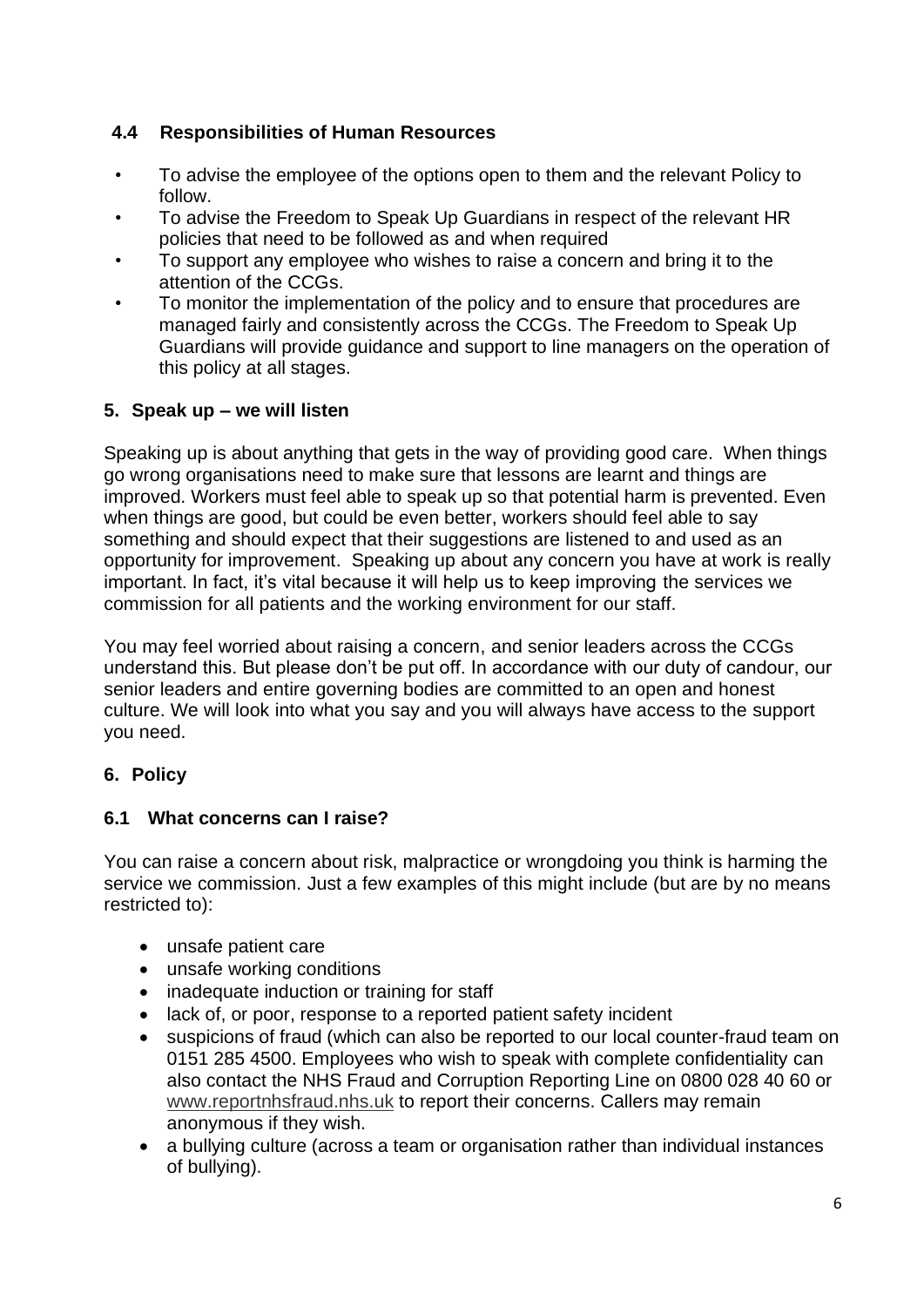• Any of the items listed at 4.3 above.

For further examples, please see the Health [Education](https://www.youtube.com/watch?v=zjau1Ey0di8) England video.

Remember that if you are a healthcare professional you may have a professional duty to report a concern. **If in doubt, please raise it.**

Don't wait for proof. We would like you to raise the matter while it is still a concern. It doesn't matter if you turn out to be mistaken as long as you are genuinely troubled.

This policy is not for people with concerns about their employment that affect only them – that type of concern should be progressed through the CCGs' grievance policies.

# **6.2 Feel safe to raise your concern**

If you raise a genuine concern under this policy, you will not be at risk of losing your job or suffering any form of reprisal as a result. We will not tolerate the harassment or victimisation of anyone raising a concern. Nor will we tolerate any attempt to bully you into not raising any such concern. Any such behaviour is a breach of our values as an organisation and, if upheld following investigation, could result in disciplinary action.

Provided you are acting honestly, it does not matter if you are mistaken or if there is an innocent explanation for your concerns.

We do not however extend this assurance to someone who maliciously raises a concern that they know is untrue. Any such conduct may be liable to disciplinary action or other appropriate action.

Raising a concern will not, in itself, halt any on-going disciplinary action or redundancy procedure that may have already started.

# **6.3 Confidentiality**

We hope you will feel comfortable raising your concern openly, but we also appreciate that you may want to raise it confidentially. This means that while you are willing for your identity to be known to the person you report your concern to, you do not want anyone else to know your identity. Therefore, we will keep your identity confidential, if that is what you want, unless required to disclose it by law (for example, by the police). You can choose to raise your concern anonymously, without giving anyone your name, but that may make it more difficult for us to investigate thoroughly and give you feedback on the outcome and this also makes it difficult for the organisation to offer employment protections to an employee in accordance with PIDA.

# **6.4 Who can raise concerns?**

Anyone who works (or has worked) in the NHS, or for an independent organisation that provides NHS services can raise concerns. This includes agency workers, temporary workers, students, volunteers and governing body members.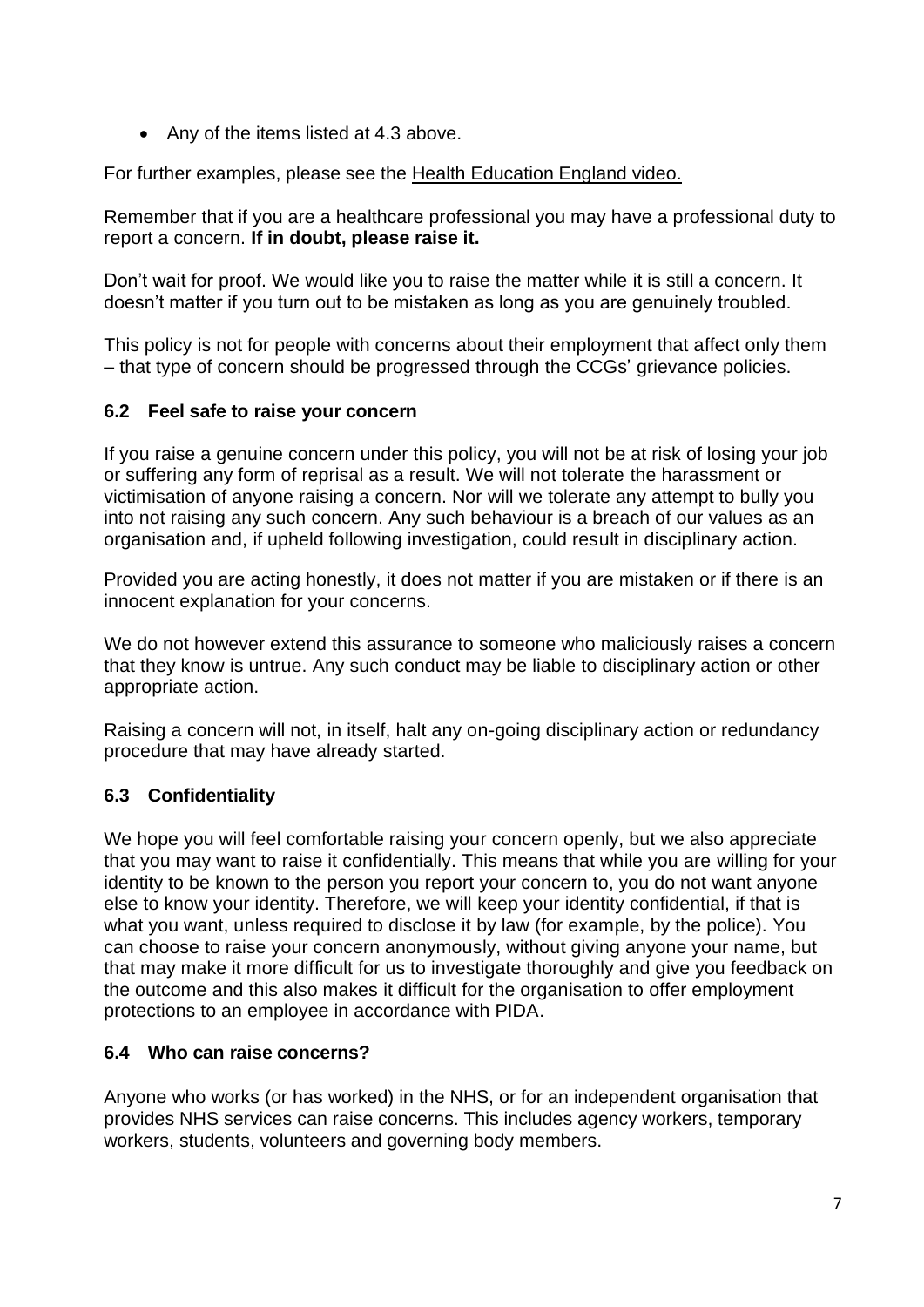#### **6.5 Who should I raise my concern with?**

In many circumstances the easiest way to get your concern resolved will be to raise it formally or informally with your line manager. If raising it with your line manager does not resolve matters, or you do not feel able to raise it with them, you can contact one of the following people:

• our Freedom to Speak Up Guardians are Moira Harrison, [moira.harrison@southportandformbyccg.nhs.uk](mailto:moira.harrison@southportandformbyccg.nhs.uk) and Sarah McGrath, [sarah.mcgrath@southportandformbyccg.nhs.uk](mailto:sarah.mcgrath@southportandformbyccg.nhs.uk) These are important roles identified in the Freedom to Speak Up review to act as an objective and impartial source of advice to staff at any stage of raising a concern, with access to anyone in the organisation, including the Chief Officer, or if necessary, outside the organisation

If you still remain concerned after this, you can contact:

- The Chief Officer who has the executive responsibility for whistleblowing /raising concerns– Fiona Taylor,– 07977986166 or at [fiona.taylor@southseftonccg.nhs.uk](mailto:fiona.taylor@southseftonccg.nhs.uk)
- South Sefton CCG's Governing Body Lay Member with responsibility for whistleblowing/raising concerns – Alan Sharples, Lay Member – 0151 317 8456 or at [alan.sharples@southseftonccg.nhs.uk](mailto:alan.sharples@southseftonccg.nhs.uk)
- Southport and Formby CCG's Governing Body Lay Member with responsibility for whistleblowing/raising concerns – Helen Nichols, Lay Member – 0151 317 8456 or at helen.nichols3@nhs.net

All these people have been trained in receiving concerns and will give you information about where you can go for more support.

#### **7. Process**

#### **7.1 How should I raise my concern?**

You can raise your concerns with any of the people listed above in person, by phone or in writing (including email). Whichever route you choose, please be ready to explain as fully as you can the information and circumstances that gave rise to your concern.

#### **7.2 What will we do?**

We are committed to the principles of the Freedom to Speak Up review and its vision for raising concerns and will respond in line with them (see Appendix 3). If your concern suggests a Serious Incident has occurred, an investigation will be carried out in accordance with the [Serious Incident Framework.](https://improvement.nhs.uk/resources/serious-incident-framework/)

We are committed to listening to our staff, learning lessons and improving patient care. On receipt, the concern will be recorded and you will receive an acknowledgement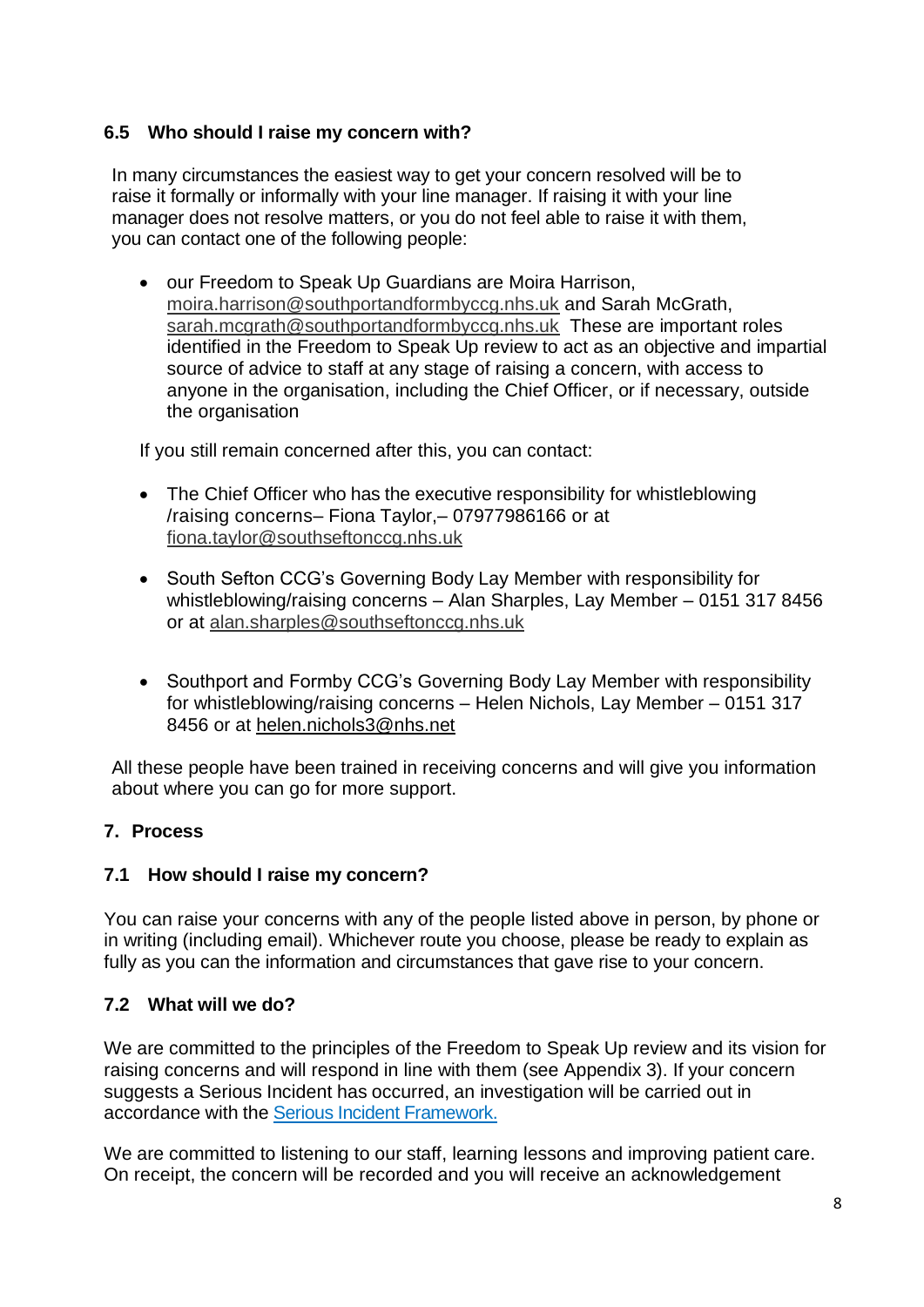without unreasonable delay. The central record will record the date the concern was received, whether you have requested confidentiality, a summary of the concerns and dates when we have given you updates or feedback.

The central record shall be held and maintained by the CCG's Executive Lead for this policy, the Chief Officer.

#### **7.3 Investigation**

Where you have been unable to resolve the matter quickly (usually within a few days) with your line manager, we will carry out a proportionate investigation – using someone suitably independent (usually from a different part of the organisation) and properly trained – and we will reach a conclusion within a reasonable timescale (which we will notify you of). Wherever possible we will carry out a single investigation. The investigation will be objective and evidence-based, and will produce a report that focuses on identifying and rectifying any issues, and learning lessons to prevent problems recurring.

We may decide that your concern would be better looked at under another process; for example, our process for dealing with bullying and harassment and we will discuss this with you if necessary.

Any employment issues (that affect only you and not others) identified during the investigation will be considered separately.

At the point it is apparent that a concern has not been able to be resolved with your line manager, the CCG's Executive Lead for this policy, the Chief Officer shall be responsible for appointing an appropriate investigation lead either internally or externally as and when appropriate to do so. In the event of any conflict in that respect, either one of the CCGs' Lay Members for Governance shall be responsible for appointing an appropriate investigation lead as and when appropriate to do so, either internally or externally.

An investigation lead shall be identified and appointed within ten working days of it becoming notified that a concern has not been resolved at line manager stage. The terms of reference for the investigation will be approved by either the Chief Officer or either of the CCGs' Lay Members for Governance as appropriate.

Anti-fraud related concerns and subsequent investigations are at all times the responsibility of the CCGs Accountable Officer for Fraud (Chief Finance Officer/Deputy Chief Officer) in conjunction with the CCGs independent Anti-Fraud Specialist.

#### **7.4 Communicating with you**

All individuals involved in receiving your concern or for investigating your concerns are responsible for acknowledging and dealing with them seriously. They will discuss your concerns with you to ensure they understand exactly what you are worried about. They will tell you how long they expect the investigation to take and keep you up to date with its progress, periodically.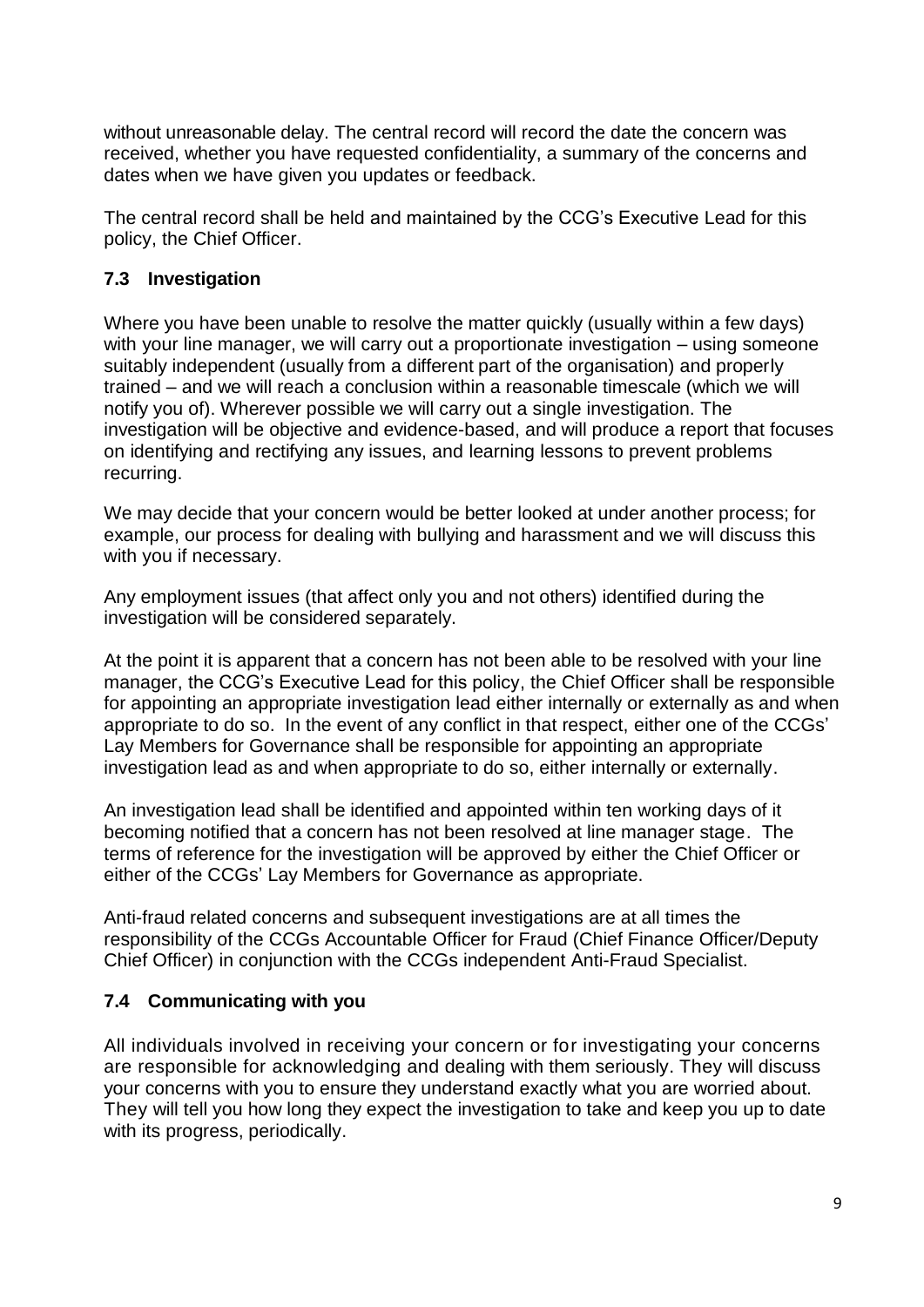Wherever possible, they will endeavour to share the full investigation report with you (while respecting the confidentiality of others). However, this may not always be practical or appropriate; for example, if other enquiries are ongoing and if these may be prejudiced; or, if some of the information contained in the report is sensitive or confidential. In such circumstances, a summary report and/or a verbal briefing on the findings, conclusions and any subsequent intended actions may be provided alternatively.

# **7.5 How will we learn from your concern?**

Where an investigation identifies improvements that can be made, we will track them to ensure necessary changes are made, and are working effectively. Lessons will be shared with teams across the organisation, or more widely, as appropriate.

# **7.6 Governing Body oversight**

On behalf of the Governing Body, the Audit Committee will be given high level information about all concerns raised by our staff through this policy and what we are doing to address any problems. We will include similar high-level information in the Audit Committee's annual report. The Governing Body will receive a six monthly report showing themes and learning. The Governing Body supports staff raising concerns and wants you to feel free to speak up.

# **7.7 Role of the Audit Committee**

To ensure that there are appropriate governance arrangements in place to support any external reporting requirements including those to the National Guardian Office, the Audit Committee shall receive a quarterly report on all concerns raised through this policy and a detailed report on all contacts made to the Freedom to Speak Up Guardians. The Audit Committee's role is to scrutinise each report and to ensure that all concerns are being processed and investigated through the correct CCG procedures. The Audit Committee shall further ensure that appropriate actions are being taken to substantiate and address each and every concern. This is to firstly provide assurances concerns are treated seriously and are investigated with diligence and to also ensure that any malicious complaints are identified and excluded from external reporting.

Following scrutiny the Audit Committee will make a definitive determination in respect of what information will be submitted to the National Guardians' Office.

The CCG's Freedom to Speak Up Guardian(s) shall personally present the report that details the concerns reported to them and ensure the report includes information on the number and types of cases they deal with, barriers to speaking up, and details of opportunities for learning and improving.

The Audit Committee shall also form a view as to whether there are any risks to a culture of bullying emerging. In doing so the committee will take account the number and nature of incidents, any barriers to reporting and the effectiveness of the learning from incidents.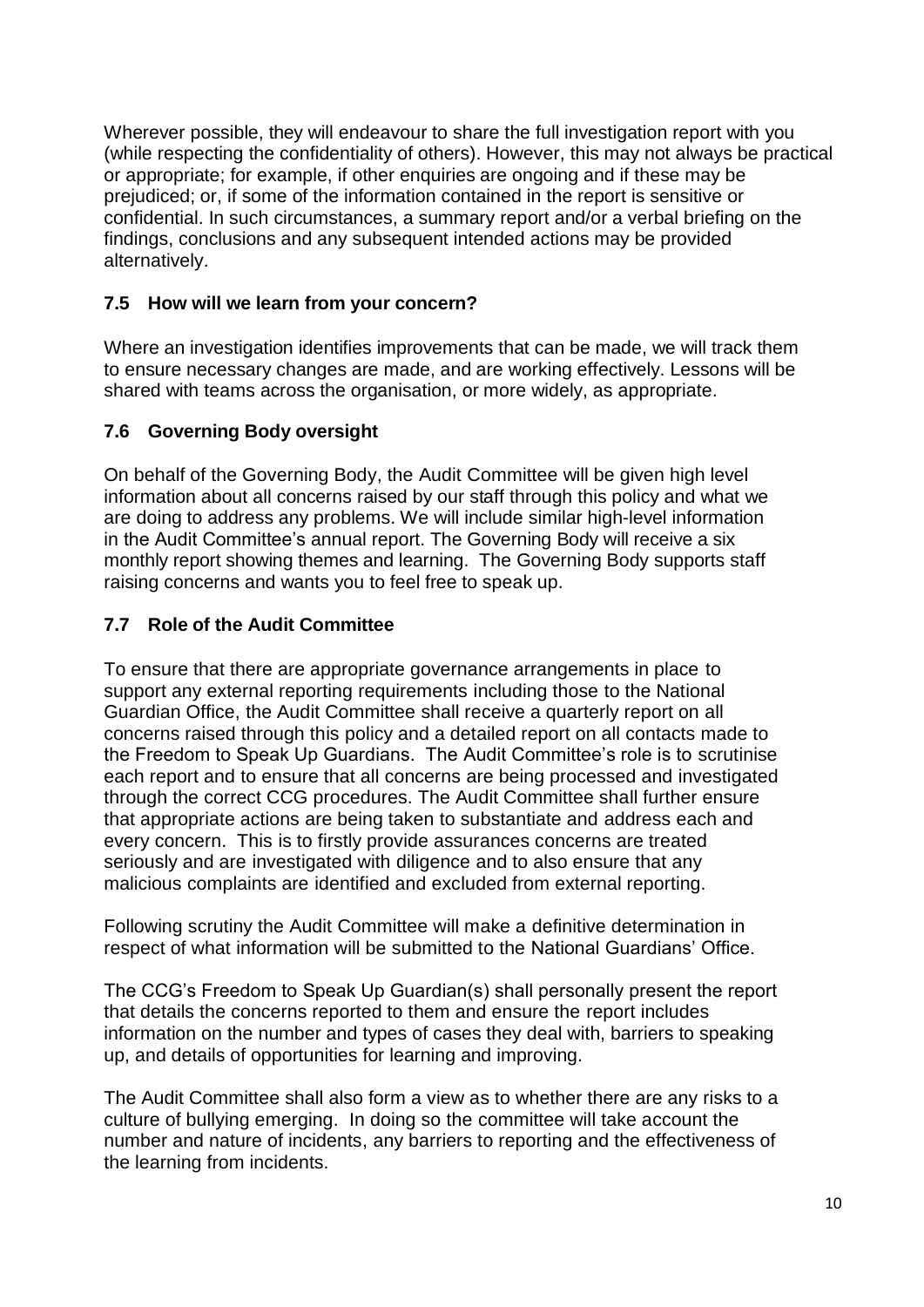The Audit Committee comprises membership that includes the Lay Member for Governance and also the Lay Member for Patient and Public Involvement (PPI) who is also the CCGs Governing Body level Wellbeing Guardian. That role will further support the committee in identifying any emergence of a bullying culture.

A Wellbeing Guardian is a senior leader that looks at the organisation's activities from a health and wellbeing perspective and acts as a critical friend. The role is to question and challenge decisions which might impact on the health and wellbeing of staff.

# **7.8 Chief Officer over sight**

The CCG's Chief Officer is the executive lead for this policy. The CCG's Freedom To Speak Up Guardians shall provide a quarterly report to the Chief Officer before this is submitted to Audit Committee. The Chief Officer is also available to provide ongoing and regular support to the Freedom To Speak Up **Guardians** 

# **7.7 Safeguarding Concerns**

Any potential issues/concerns relating to the safety and welfare of a child and/or adult at risk will be referred for advice and guidance to the CCGs' Safeguarding Leads for Children and/or Adults.

Where it is considered that a child and/or adult is at risk of abuse or neglect a referral to the Local Authority must be made in line with the agreed multi-agency safeguarding policies and procedures.

# **7.8 Raising your concern with an outside body**

Alternatively, you can raise your concern outside the organisation with:

- [NHS](https://www.gov.uk/government/organisations/monitor/about/complaints-procedure) Improvement for concerns about:
	- o how NHS trusts and foundation trusts are being run
	- o other [providers with an](https://www.gov.uk/government/uploads/system/uploads/attachment_data/file/441473/REGISTER_OF_LICENCE_HOLDERS_-_01072015.csv/preview) NHS provider license
- NHS procurement, choice and competition, the national tariff
- [Care Quality](http://www.cqc.org.uk/content/who-we-are) Commission for quality and safety concerns
- [NHS England f](http://www.england.nhs.uk/)or concerns about:
	- o primary medical services (general practice)
	- o primary dental services
	- o primary ophthalmic services
	- o local pharmaceutical services
- [Health Education](https://hee.nhs.uk/about/how-we-work/what-we-do/) England for education and training in the NHS
- [NHS Counter Fraud Authority](http://www.nhsbsa.nhs.uk/3350.aspx) for concerns about fraud and corruption
- Nothing in this policy excludes raising a concern with an appropriate external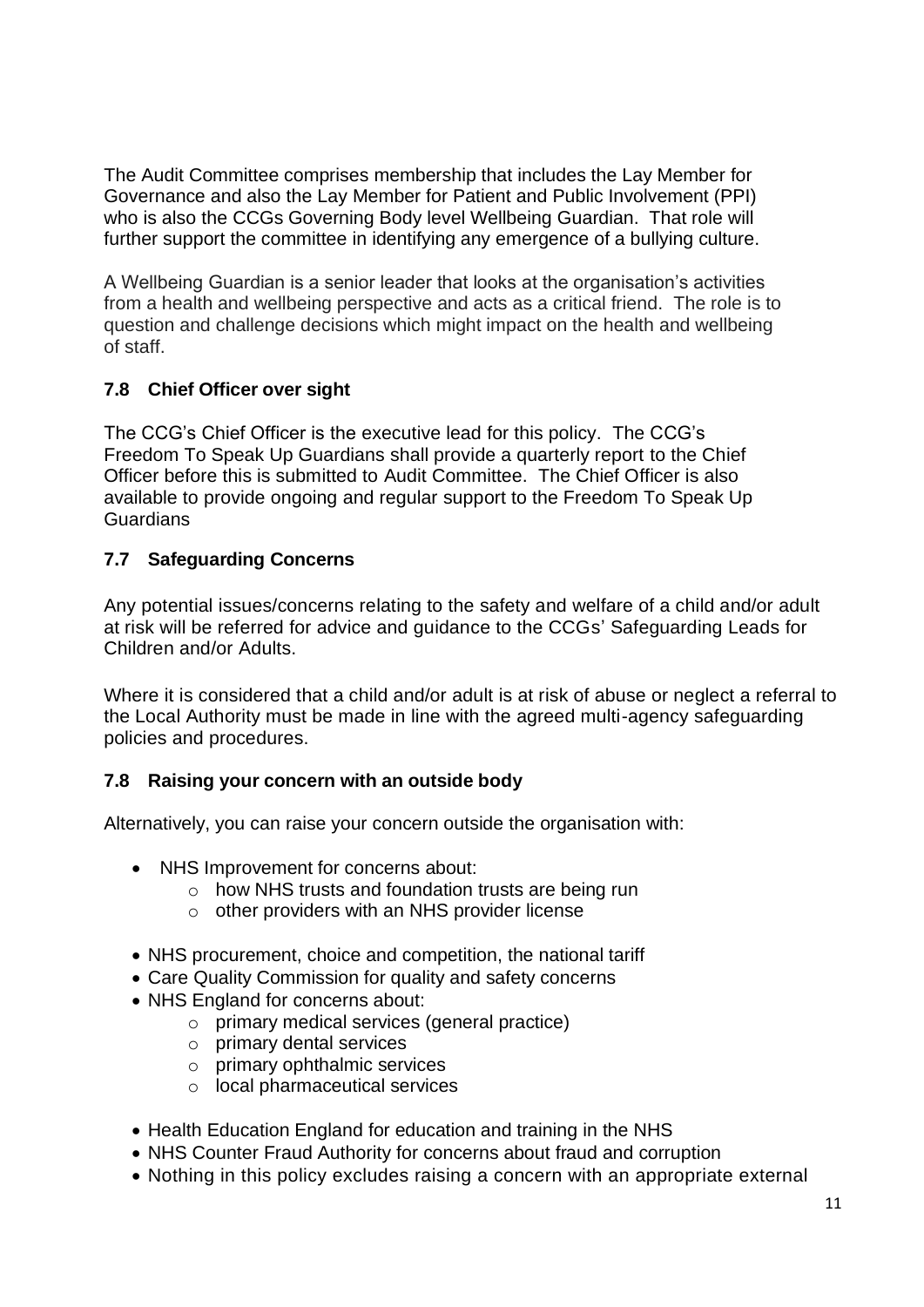(i.e. non-NHS) body, such as the police or HSE, or potentially a local MP, usually if all reasonable NHS avenues of reporting concerns have been exhausted without the concern being resolved.

# **7.9 Making a 'protected disclosure'**

There are very specific criteria that need to be met for an individual to be covered by whistleblowing law when they raise a concern (to be able to claim the protection that accompanies it). There is also a defined list of 'prescribed persons', similar to the list of outside bodies on page 11, who you can make a protected disclosure to. To help you consider whether you might meet these criteria, please seek independent advice from the Whistleblowing Helpline for the NHS and social care, Public Concern at Work or a legal representative.

#### **8. Advice and support**

Advice and support is available from:

- The NHS and Social Care Whistleblowing Helpline [\(www.wbhelpline.org.uk\)](http://www.wbhelpline.org.uk/) on 08000 724 725. This service offers free, confidential advice to all staff within the NHS and Social care. The helpline will be able to clarify whether you have a whistleblowing concern and talk you through the processes to raise your concern; or will advise you on how to escalate the concern, if you feel that the issues raised have not been dealt with appropriately.
- Public Concern at Work helpline [www.pcaw.co.uk](http://www.pcaw.co.uk/)
- Your professional body or trade union representative

# **9. National Guardian Freedom to Speak Up**

The National Guardian can independently review how staff have been treated having raised concerns where NHS trusts, CCGs and foundation trusts may have failed to follow good practice, working with some of the bodies listed above to take action where needed. Further information can be found at [www.nhsemployers.org/freedom-to-speak-up](http://www.nhsemployers.org/freedom-to-speak-up-guardian)[guardian.](http://www.nhsemployers.org/freedom-to-speak-up-guardian)

#### **10. Associated Documentation and References**

#### **Relevant Legislation**

Employment Rights Act 1996 (ERA) Public Interest Disclosure Act (1998) Fraud Act 2006 Freedom of Information Act Equality Act (2010) Enterprise and Regulatory Reform Act 2013 Public Interest Disclosure (Prescribed Persons) Order 2014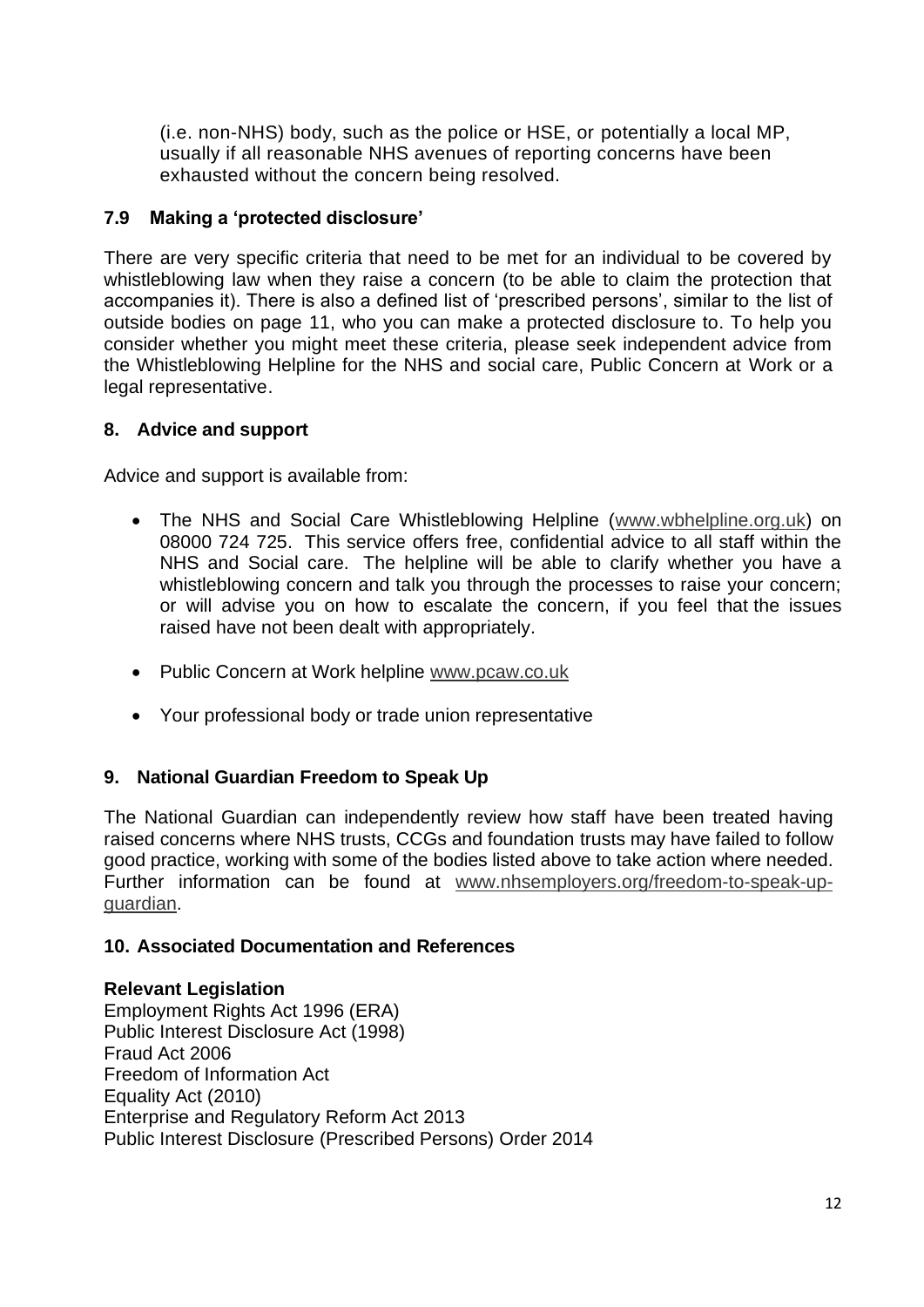# **11. Associated Policies and Guidance Documents**

Disciplinary Policy Grievance Policy Complaints Policy Bullying and Harassment Policy Incident Reporting Anti-Fraud Policy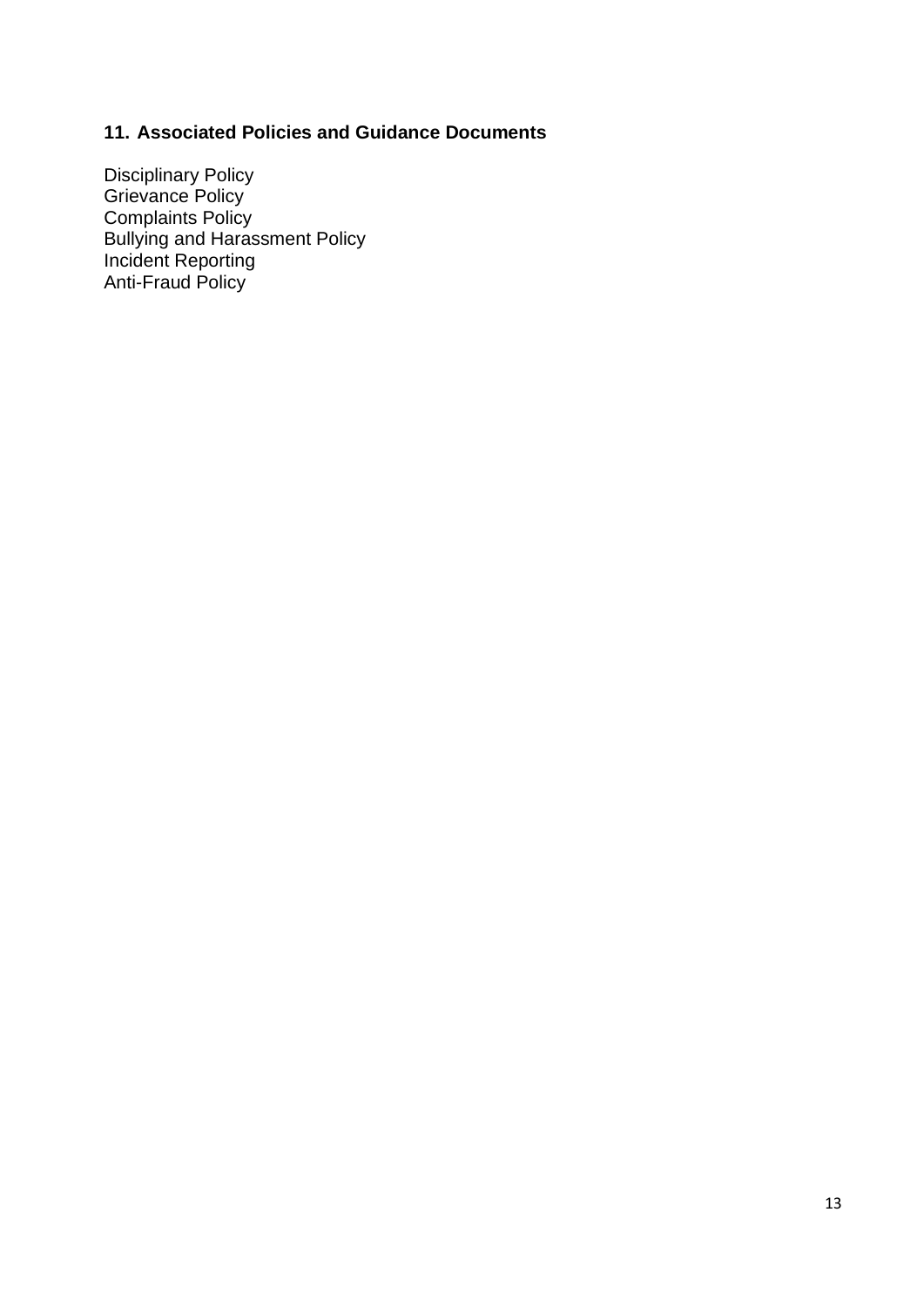#### **12. Policy Governance**

# **12.1 Equality and Diversity**

The CCGs are committed to an environment that promotes equality and embraces diversity in its performance as an employer. They will adhere to legal and performance requirements and will mainstream equality and diversity principles through their policies, procedures and processes. This policy should be implemented with due regard to this commitment.

To ensure that the implementation of this policy does not have an adverse impact in response to the requirements of the Equality Act 2010 this policy has been screened for relevance during the policy development process and a full impact assessment conducted where necessary prior to consultation. The CCGs will take action when necessary to address any unexpected or unwarranted disparities and monitor workforce and employment practices to ensure that this policy is fairly implemented.

The CCGs will endeavour to make reasonable adjustments to accommodate any employee with particular equality and diversity requirements in implementing this policy and procedure. This may include accessibility of meeting venues, providing translation, arranging an interpreter to attend meetings, extending policy timeframes to enable translation to be undertaken, or assistance with formulating any written statements.

#### **12.2 Management and Review of Policy**

The Audit Committees in Common have overall responsibility for the maintenance and operation of this policy and for reviewing the effectiveness and actions taken in response to concerns raised under this policy.

The effectiveness of this policy and local process will be reviewed at least annually, with the outcome published and changes made as appropriate.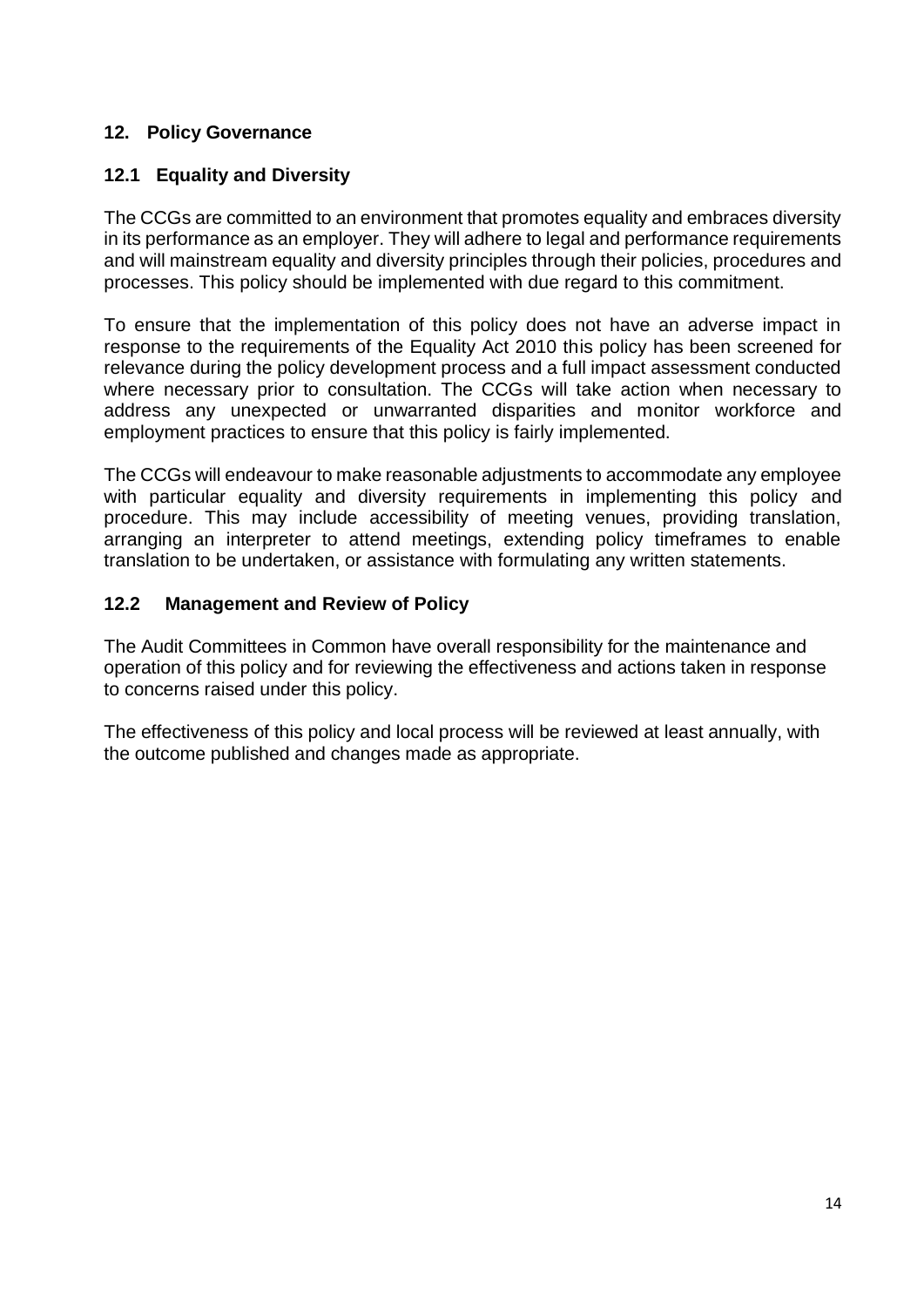# **Appendix 1: Process for raising and escalating a concern**

#### **Step one**

If you have a concern about a risk, malpractice or wrongdoing at work, we hope you will feel able to raise it first with your line manager, lead clinician or tutor (for students). This may be done orally or in writing.

#### **Step two**

If you feel unable to raise the matter with your line manager for whatever reason, please raise the matter with our local Freedom to Speak Up Guardians:

If you want to raise the matter in confidence, please say so at the outset so that appropriate arrangements can be made.

#### **Step three**

If these channels have been followed and you still have concerns, or if you feel that the matter is so serious that you cannot discuss it with any of the above, please contact the Chief Officer or either of the CCGs' Governing Body Lay Members for Governance

#### **Step four**

You can raise concerns formally with external bodies – see section 7.8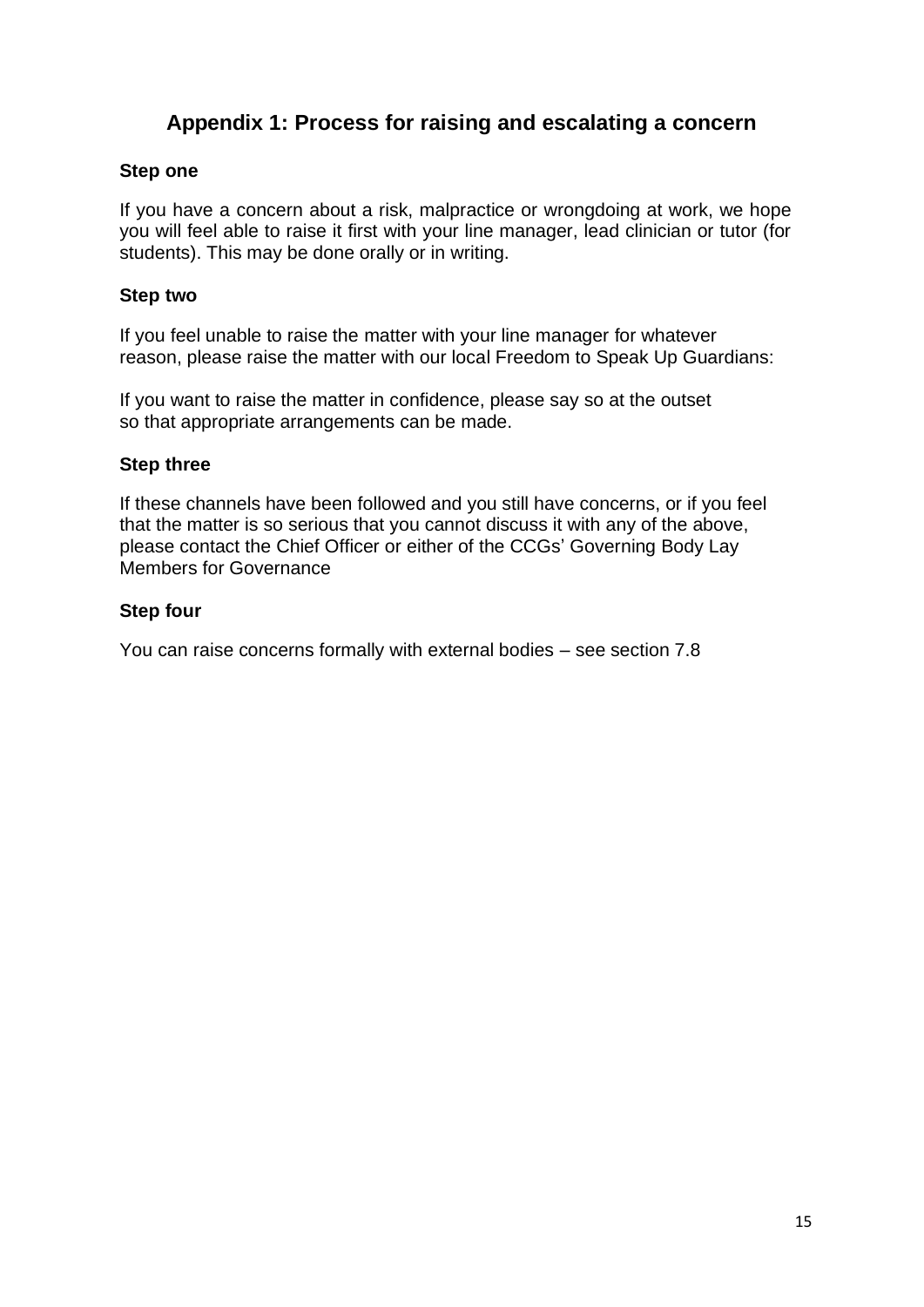# **Appendix 2: The Role of the Speak Up Guardian**

These individuals have been given special responsibility and training in dealing with whistleblowing/raising concerns. They will:

- treat your concern confidentially unless otherwise agreed
- ensure you receive timely support to progress your concern
- escalate to the CCG's Chief Officer any indications that you are being subjected to detriment for raising your concern, or in the event of any conflict, escalate concerns to either of the CCGs' Lay Members for Governance.
- remind the organisations of the need to give you timely feedback on how your concern is being dealt with
- ensure you have access to personal support since raising your concern may be stressful.
- Ensure that the individual raising the concern is not victimized by the organization, or its employees, for doing so by escalating such instances to the CCGs' Chief Officer or in the event of a conflict either of the CCGs Lay Members for governance

If you want to raise the matter in confidence, please say so at the outset so that appropriate arrangements can be made.